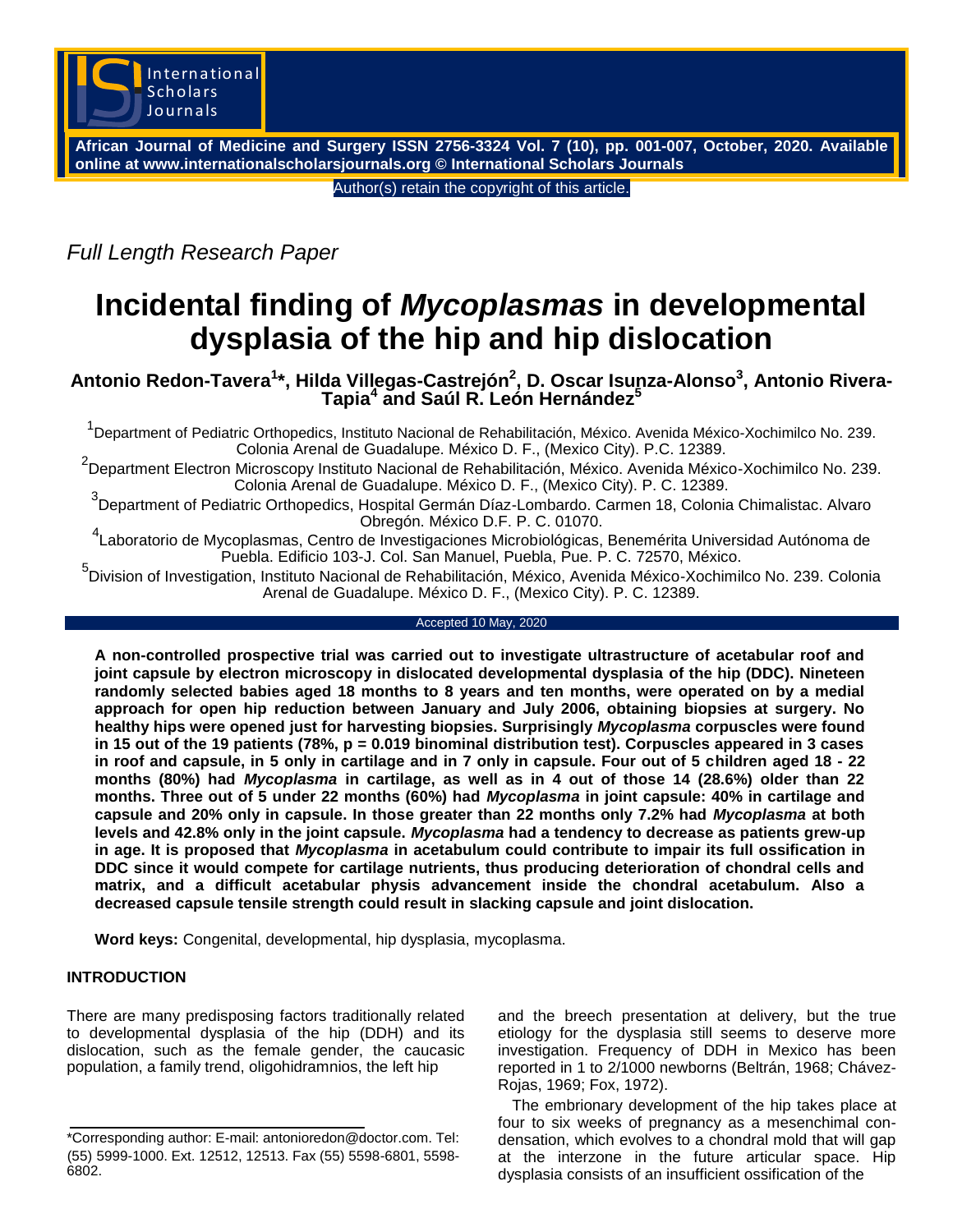

**Figure 1.** Drawing that pretends to explain the conception of hip dysplasia before the interzone. Points are trying to illustrate the presence of Mycoplasmas in the chondral acetabular mold. Microorganisms could be competing for cartilage nutrients and preventing the appropriate advancement downwards of the ossification nucleus of the iliac bone.

acetabular roof. However, the roof is always well conformed as a chondral mold of the acetabular cavity once the interzone appears. Acetabular dysplasia is not obligated to coexist with hip dislocation. When dislocation occurs, it could be due to a slackening of the joint capsule, which must happen far later after the joint space has taken place. (Figure 1)

Such a point of view, should allow us to enhance a rationale that roof dysplasia and hip dislocation could formally be different anatomical lesions. In our records, some 35% of dysplastic hips (160 out of 458 cases) are dysplastic but non-dislocated.

This paper illustrates the incidental findings that have been obtained in an attempt to know something more about the ultrastructure of the dysplastic acetabular roof and about the nature of the joint capsule. We reviewed a short series of patients by transmission electron microscopy (EM) of the embryonic acetabular cartilage and of the redundant capsule of the dislocated hip, through biopsies taken at the time of the reduction surgery.

#### **PATIENTS AND METHODS**

Our protocol for treatment of children who have DDH and dislocation involves conservative procedures such as the Pavlik harness or diverse abduction devices in younger babies, reserving the reduction surgery for those greater than 18 months of age, in whom the risk of postoperative necrosis seems to be lower (Mankey et al., 1993; Weiner et al., 1977).

The present paper involved 19 children with 22 dislocated hips, one male and 18 female. Age at the time of surgery ranged from one year and 6 months through 8 years and 10 months. Patients were randomly selected and operated on between February and July 2006. There were 12 left hips and 10 right (Table 1).

Three cases out of the 19 (Nos. 1, 6 and 9) had already been operated on elsewhere and they were admitted to our institution for revision surgery because of postoperative re-dislocated hips. Operative procedure in all patients was through medial approach (Ferguson 1973; Ludloff, 1913). Since obtaining tissue for examination means an invasive procedure, samples were taken at the time of the hip reduction surgery (Figure 2). No other case, either sick or healthy, was operated on just for taking tissue samples.

The operative technique included, in 2 cases, a femoral varusderotational osteotomy in the same operating time in order to improve centering of the femoral head into the acetabulum as well as to improve postoperative hip stability.

A square piece of  $4 \times 4$  and 2 mm deep of cartilage was obtained from the anterior aspect of the iliac bone, above the anterior rim of the acetabular roof in an area where the dysplastic acetabulum is still not ossified. A similar size sample from the joint capsule was taken from its lateral flap after it had been incised for opening and cleansing the joint cavity prior to the hip reduction. Biopsies were examined at the Electron Microscope Philips Tecnai-10 of our institution.

Preoperative radiological imaging for assessing acetabular dysplasia and hip dislocation as well as for evaluating the postoperative hip reduction was performed by the method of the acetabular index and by the concentrical centering of the hip (Fernández, 1978; Muñoz, 1999).

After surgery, patients were immobilized in the so-called human position for 3 months and afterwards in the so-called second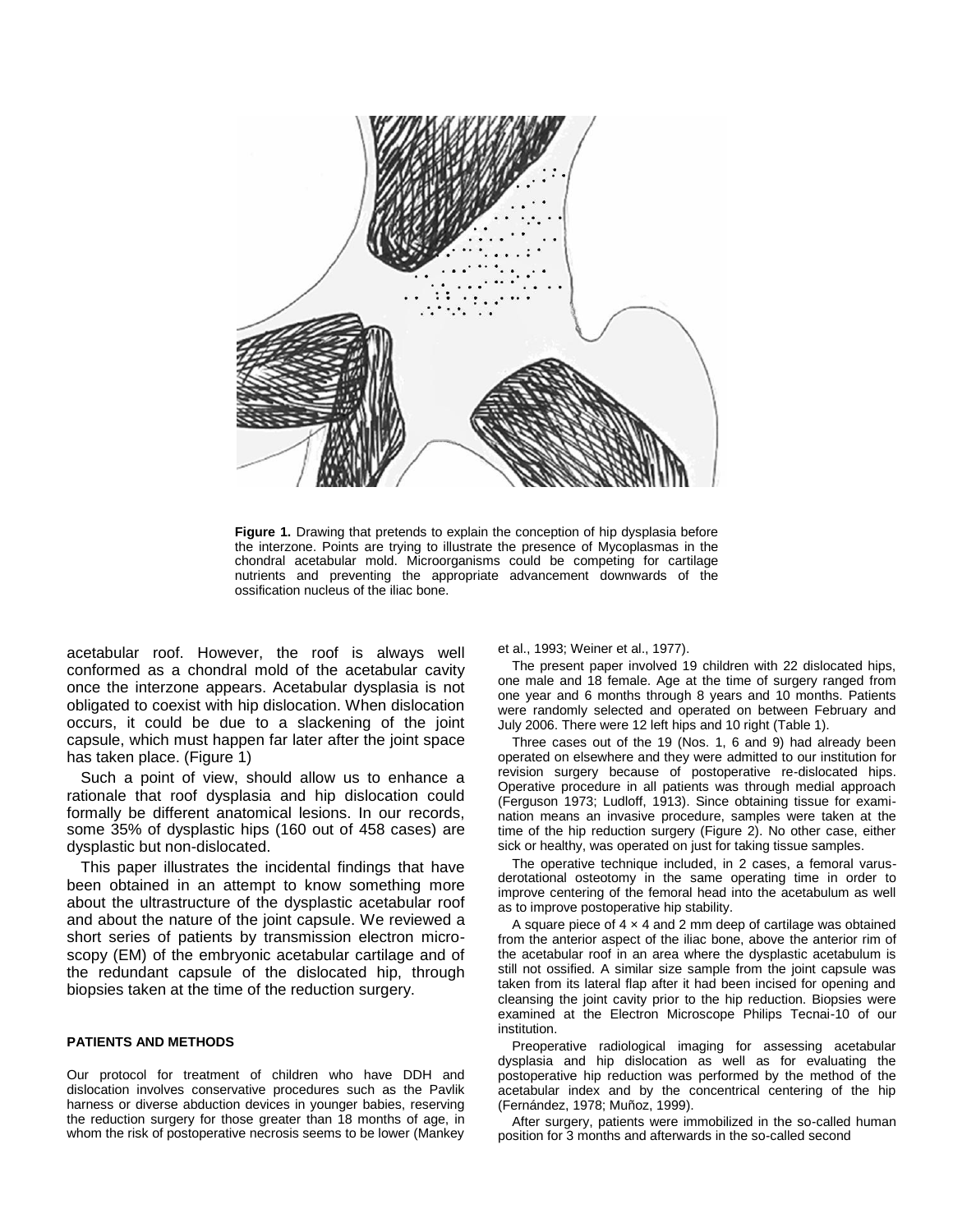| Number*        | Gender | Age at surgery<br>years * months | <b>Bone acetabular</b><br>index in degrees<br>(right/left) | Cartilage acetabular<br>index in degrees **<br>(arthrogram) | <b>Preoperative</b><br>centering of the hip<br>*** in millimeters | <b>Result of biopsy</b><br>for Mycoplasma |                          | <b>Tissue</b><br>available | Late     |
|----------------|--------|----------------------------------|------------------------------------------------------------|-------------------------------------------------------------|-------------------------------------------------------------------|-------------------------------------------|--------------------------|----------------------------|----------|
|                |        |                                  |                                                            |                                                             |                                                                   | Cartilage                                 | Capsule                  | for late culture           | culture  |
|                | Female | $1 + 6$                          | 35/30                                                      | 10/12                                                       | $+8/+22$                                                          | $+$                                       | -----                    | Yes                        |          |
| $\overline{2}$ | Male   | $1 + 6$                          | 14/32                                                      | $--- / 14$                                                  | $+2/+13$                                                          | $+$                                       | $\ddot{}$                | Yes                        |          |
| 3              | Female | $1 + 7$                          | 45/15                                                      | $12/---$                                                    | $+24/ -3$                                                         |                                           | $\ddot{}$                |                            |          |
| 4              | Female | $1 + 9$                          | 14/30                                                      | $--- / 10$                                                  | $+2/+30$                                                          | $+$                                       | $\overline{\phantom{0}}$ | Yes                        |          |
| 5              | Female | $1 + 10$                         | 32/45                                                      | $--- / 10$                                                  | $+3/+18$                                                          | $\ddot{}$                                 | $\pm$                    | Yes                        |          |
| 6              | Female | $2 + 0$                          | 42/18                                                      | $18/---$                                                    | $+22/0$                                                           | $\overline{\phantom{0}}$                  |                          |                            |          |
|                | Female | $2 + 1$                          | 18/36                                                      | $--- / 0$                                                   | $0/+26$                                                           | $\overline{\phantom{0}}$                  |                          |                            |          |
| 8              | Female | $2 + 6$                          | 38/18                                                      | $15/---$                                                    | $+28/+2$                                                          | $\overline{\phantom{a}}$                  | $\pm$                    |                            |          |
| 9              | Female | $3 + 6$                          | 38/29                                                      | 5/12                                                        | $+18/ +9$                                                         | $\overline{\phantom{a}}$                  | $\ddot{}$                | Yes                        |          |
| 10             | Female | $3 + 8$                          | 20/35                                                      | $--- / 20$                                                  | $0/+17$                                                           |                                           | $\overline{\phantom{0}}$ | Yes                        | Positive |
| 11             | Female | $4 + 0$                          | 14/34                                                      | $--- / 0$                                                   | $+1/+20$                                                          | $\ddot{}$                                 | $\blacksquare$           |                            |          |
| 12             | Female | $4 + 2$                          | 44/40                                                      | 14/0                                                        | $+24/+28$                                                         | $\overline{\phantom{0}}$                  | $+$                      | Yes                        |          |
| 13             | Female | $4 + 6$                          | 40/20                                                      | $6/$ -----                                                  | $+26/0$                                                           |                                           | $\overline{\phantom{0}}$ | Yes                        |          |
| 14             | Female | $5 + 4$                          | 48/48                                                      | 30/15                                                       | $+25/+25$                                                         | $+$                                       | ٠                        | Yes                        |          |
| 15             | Female | $5 + 4$                          | 20/36                                                      | $---/0$                                                     | $+3/+25$                                                          | $\overline{\phantom{a}}$                  | $+$                      | Yes                        |          |
| 16             | Female | $5 + 6$                          | 46/22                                                      | $0/$ -----                                                  | $+45/ -2$                                                         |                                           |                          | Yes                        |          |
| 17             | Female | $6 + 8$                          | 40/40                                                      | 26/25                                                       | $+46/+46$                                                         | $\ddot{}$                                 | $\pm$                    | Yes                        | Positive |
| 18             | Female | $7 + 0$                          | 38/12                                                      | $22/---$                                                    | $+41/+4$                                                          | $+$                                       |                          |                            |          |
| 19             | Female | $8 + 10$                         | 8/37                                                       | $---/18$                                                    | $+1/+33$                                                          | -----                                     |                          |                            |          |

**Table 1.** Cases of DDH and CDH studied by biopsies, electron microscopy and culture For Mycoplasma

\* Progressive number was fixed according to age at the time of surgery

\*\* Cartilage acetabular index was transoperatively measured by arthrogram, only in hips to be operated on.

\*\*\* Centering of the hip was measured in millimeters as by the Fernández method in which  $\pm$  3 mm above or below to the 45 degrees line from the center of the acetabulum is normal, +4 to +10 degrees means subluxated hip and  $+11$  or higher means dislocated hip.

----- means that no measure was taken as no arthrogram was performed in normal or non-operated on hips, or no tissue was taken for biopsy.

position for 3 more months with hips in extension and mild abduction. The 2 patients in whom a femoral osteotomy was carried-out were only immobilized in the second position for 4 months. A statistical binominal distribution test was applied, with a minimal expectancy of  $p = 0.5$  for good probability, but ideally  $p \le 0.05$  for more reliable results.

## **RESULTS**

A decrease in density of the cartilaginous stroma

was found inside the dysplastic acetabular roof. Chondrocytes appeared with degenerative changes such as big vacuoles in the cytoplasm. However, nucleus seemed to be viable. The joint capsule demonstrated also a decrease in the amount of collagen fibers.

More surprising was the finding of corpuscles of Mycoplasma, which was present in 15 out of the 19 patients (78%,  $p = 0.019$  by a binominal distribution test). For global results, corpuscles were

present in cartilage and joint capsule in 3 cases, cartilage in 5 and capsule in 7 cases.

Corpuscles found in our cases were roundshaped and from 50 - 240 nm in diameter as described in literature for most Mycoplasmas (Waites et al., 2005), although, some times they can be pleomorphic thus addressing their great capacity of adaptation to a diversity of tissue environments. Pleomorphic mollicutes were found only in case 17, a girl aged 6 years and 8 months.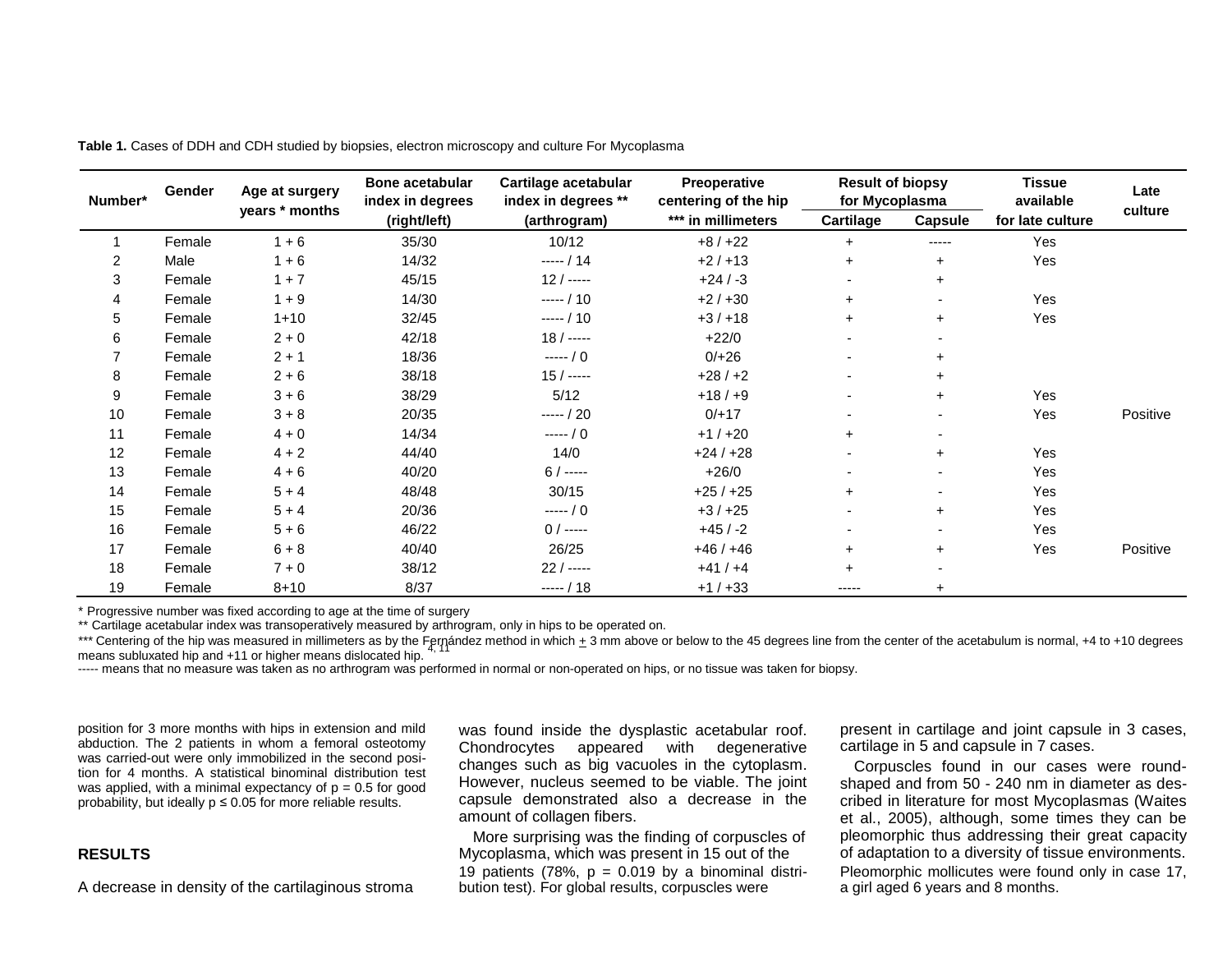

**Figure 2.** Trans-operative print of a hip (Case No. 6) in which the acetabular cavity has been debrided and cleansed. A small square above the acetabular rim show the area where sample of cartilage from the anterior wall of the acetabulum has been taken.



Figure 4. This is the case of figure 3 at 65,000x. The upper section of the previous image has been enlarged, where the corpuscles of *Mycoplasma* can be better seen.



**Figure 3.** EM images of the roof cartilage in a girl of one year and 6 months (case 1). A. At 3,700×, they appear in the upper section corpuscles of *Mycoplasma* with a tendency to agglomerate. The cartilage tissue is scarce. In the lower section a degenerative chondrocyte can be observed with vacuolated cytoplasm.

According to age groups, there were some differences. In 4 out of the 5 children from 18 - 22 months of age for (80 %) *Mycoplasma* was present in cartilage (Figures 3 and 4), compared to those 15 girls greater than 22 months in whom it was present in the cartilage in 4 cases (28.6 %). *Mycoplasma* was present in the joint capsule of 3 out of the 5 children under 22 months (60%), in cartilage and capsule in 2 (40%) and one case only in capsule. In those 14 cases above 22 months, only one had *Mycoplasma* at both levels and 6 (42.8%) only

in capsule.

When *Mycoplasma* was identified in the joint capsule, it was observed that, there was a decrease in the amount of collagen fibers, which was more notorious particularly in those areas surrounding the packs of *Mycoplasma* corpuscles (Figures 5 and 6).

In relationship to transoperative arthrograms for determining the true level of chondral acetabular index (not roof dysplasia) was significantly higher in those cases with *Mycoplasma* in cartilage with a chondral acetabular index of 22.0°  $\pm$  8.6° against 10.0°  $\pm$  6.4° in negative cases (p = 0.02). In cases with *Mycoplasma* in capsule arthrogram for chondral roof was the same with 14.3° for positive and negative cases.

Concentrical centering of the hip is considered to be normal if the center of the femoral head is  $\pm$  3 mm above or below the 45° axis line from the center of the acetabulum. Figures for dislocated hips in this series were found at an average of +26 mm of lateral displacement of the femoral heed in relationship to the central 45° axis of the acetabulum in positive cases with *Mycoplasma*  in capsule and +27.5 mm in negative cases to *Mycoplasma* in capsule which means no significant difference. Otherwise, in cases under 22 months of age centering figures were at an average of +21.4 mm of lateral displacement of the femoral head and +28.5 mm in those cases above 22 months,  $p = 0.5$  as a result of a student-t test, which means a slight difference related to age but not statistically significant. All those findings related to the presence of *Mycoplasma* in acetabulum as well as in the hip joint capsule, which were obtained incidentally.

After 3 years, tissue samples that had been stored in laboratory (only in 12 patients) were late cultured in search for *Mycoplasma*. Results were weak positive only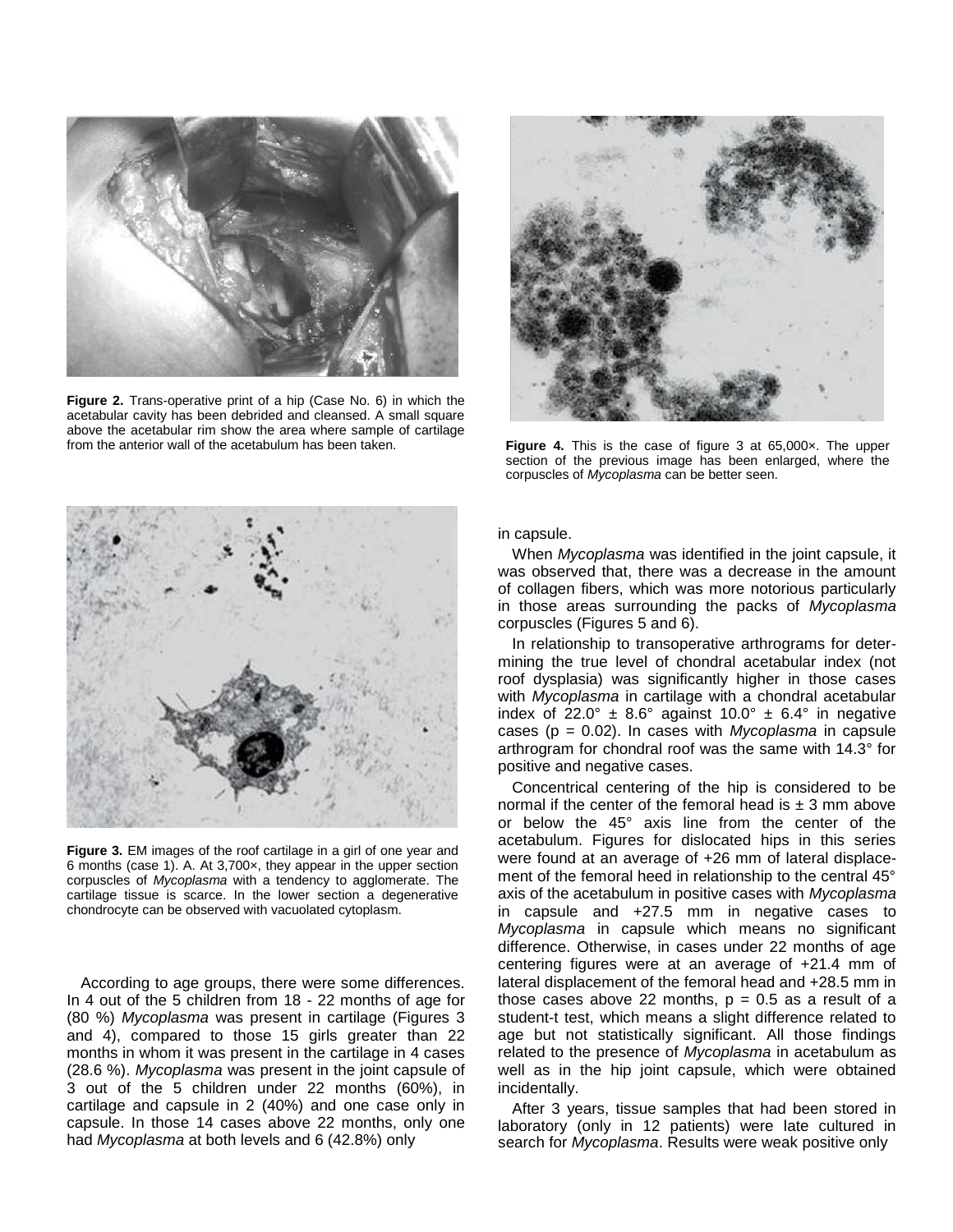

**Figure 5.** Transmission EM from the capsule of a girl aged 8 years and 10 months (Case No. 19). At 24,000×, there is an abundant amount of corpuscles compatible with *Mycoplasma* in the middle of the capsular tissue, where a certain decreased amount of collagen fibers can be seen.



**Figure 6.** Enlarged area from Figure 4. At 93,000 x, several conglomerates of *Mycoplasma* are seen in the same patient of the previous image. Collagen fibers of the joint capsule are rather scarce.

in 2 cases, one in whom EM had been negative and one in whom EM had been intensely positive for both, cartilage and capsule. Cultures were intended to obtain a significant amount of biological material for polymerase



**Figure 7.** This is the culture in Agar-Eaton from the cartilage of Patient No. 10, a girl of 3 years and 8 months of age. Arrows are pointing out the growth of *Mycoplasma* colonies at 40x.



**Figure 8.** The culture of cartilage in Agar-Eaton of Patient no 17, a girl of 6 years and 8 months of age. Arrows as well are demonstrating colonies of *Mycoplasma* at 40×.

chain reaction (PCR), however, it was not possible to identify microorganisms in view of the weakness of cultures. Any case, cultures were macroscopically characteristic for *Mycoplasma*, with their typical aspect of the so-called fried egg. (Figures 7 and 8)

## **DISCUSSION**

Mycoplasmas, also called mollicutes, are the smallest living organisms, they lack cell membrane and it has been described that they can be saprophytic (Hayflick et al., 1965). There are sometimes more than 10 species of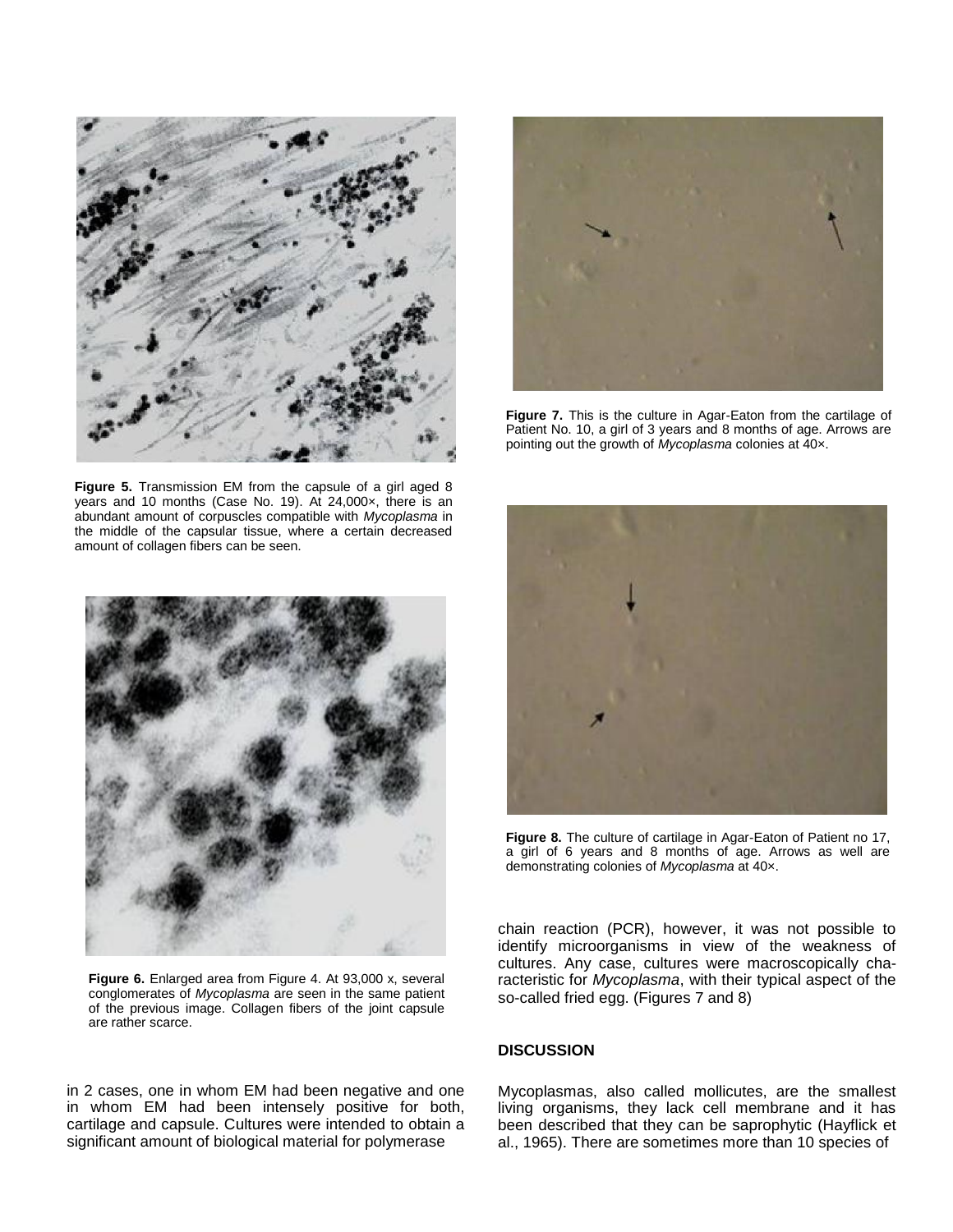*Mycoplasma* and *Ureaplasma* of human interest as a result of diverse findings in human beings (Rivera-Tapia, et al., 2006). Mollicutes do not necessarily cause typical purulent infections, but otherwise can produce atypical infections such as pneumonia in newborns (Waites, 2005).

Mycoplasmas can be isolated from female genital tract (Waites et al., 2005) and can be transmitted to the fetus in 3 main ways, first is by contiguity thus infecting the amnios. In those cases fetus can aspirate infected amniotic fluid and may undergo atypical pneumonia of the newborn. The second way of transmission can be vascular. In such cases, mollicutes should come into the fetal blood stream. The final way is by contact with body of the newborn at the moment of delivery, with possible cases of dermatitis.

The vascular pattern of transmission could be the one interesting in humans for the particular case of the hip dysplasia and dislocation. In those cases, mollicutes in the blood stream could be seeded into the iliac cartilaginous acetabular mass in the embryo, as well as in the joint capsule.

Blood vessels for each structure are different. Iliac bone is irrigated by collateral branches of the iliac intern or hypogastric artery (iliolumbar and gluteal branches), one inside and one outside at the same level of the iliac bone wing. Those arteries will arise the ossification cen-ter of the iliac wing, which involves a physis in its lower part that will normally ossify the acetabular roof through the first half of pregnancy (Redon, 2006).

The emergencies of blood vessels for the iliac bone and the umbilical artery is very close to each other. So a true blood pumping mechanism is occurring to the iliac bone as in the embryo, that is, an almost terminal blood circulation. It could be an easy way to seed *Mycoplasmas* from the blood stream into the iliac bone.

Competing for nutrients inside the cartilage has been described in animals (Thorp, 2008) as Turkey 65 syndrome which consists of chondrodystrophy produced by either *Mycoplasma gallisepticum or Mycoplasma iowae*. As well, destructive polyarthropathy possibly related to *Ureaplasma diversum* has been reported in aborted bovine fetuses (Himsworth et al., 2010).

On the other hand, circumflex arteries for the joint capsule are given from the deep femoral artery. So if a seeding of mollicutes is to happen at the hip joint capsule, this is going to be through a different vascular way and necessarily at a latter moment after the acetabular roof has been involved, since the joint capsule will appear after the interzone has formed in the future place of the articular space. The interzone appears as a result of the action of temporary molecules (Pacifici, 2008) such as the component Gdf5 of the bone morphogenetic protein (BMP), other polypeptides, the β-factor transforming of growth, the family of Wnt proteins, one more protein related to the parathyroid hormone and 2 transcription factors.

Hip evolves on its formation as a mesenchimal condensation, later on as a condral mold of a ball and socket

and finally the joint. There is no possibility of evolving on separate mesenchimal condensations in the embryo. So the hip dislocation will necessarily occur after its formation, realizing any abnormality inside the capsular tissue that slacken the capsule and allows dislocation.

This rationale should allow us to elucubrate about the existence of acetabular dysplasia and hip dislocation as formally separate anatomical lesions. An argument in favor of this rationale should be the number of cases who have acetabular roof dysplasia but no hip dislocation as it happens in about 35% of our series, as outlined in the third paragraph.

After birth, why the acetabulum re-shapes once the hip has been reduced in spite of the potential damage produced by Mycoplasma? It may be because of the traditional Darwinian conception of remodelation as a result of function. And what could be the role of *Mycoplasma* in the dysplastic acetabular roof in spite or remodeling? There are only speculating responses to such a question, that could be the non-purulent atypical infection produced by *Mycoplasma* and only mild silent tissue impairment. The smaller the child, the better ossification and remodeling of acetabulum as a result of the minimum damage produced in the chondral stroma by mollicutes at a younger age.

On the other hand, in something more than a 30% of cases, acetabular dysplasia is persistent through the children's growth in spite of a concentrical centering of the hip (Mankey et al., 1993). That could be the rate of severity of acetabular involvement by *Mycoplasma*.

Why the hip? By the same reason, the hip is the most frequently affected joint by septic arthritis in the newborn. The iliac intern artery which will irrigate the iliac bone, has its origin at a very near point to the emergency of the umbilical artery, so that some hydrodynamic turbulence seems to be produced at such a point, giving a true pumping mechanism into the iliac bone. This is an area of high blood consumption and an almost terminal circulation in embryo, whose lower limbs are at the starting buds.

Multiple publications have reported the presence of mollicutes in joints of patients who have rheumatoid arthritis (Ramírez et al., 2005) as well as after prosthetic joint replacements (Lee et al., 2009) but no publications have been found for DDH and Mycoplasma.

Findings as reported in the present paper, which have been obtained without being expected are called 'serendipia'. That is the ending point of this first series.

### **REFERENCES**

- Beltrán-Herrera S, Celorio-Albores JS (1968). Luxación congénita de la cadera. Diagnóstico y tratamiento en el recién nacido. Primera Jornada Pediátrica. Memorias. Hospital de Pediatría. Instituto Mexicano del Seguro Social. p. 201.
- Chávez-Rojas G, Estrada-Velasco A, Villarreal L, Torres R, Chávez-Monzalvo A, Fragoso-Gallardo F (1969). Frecuencia de malformaciones congénitas en 65,540 recién nacidos vivos. Rev. Mex. Pediatr., 38: 3.